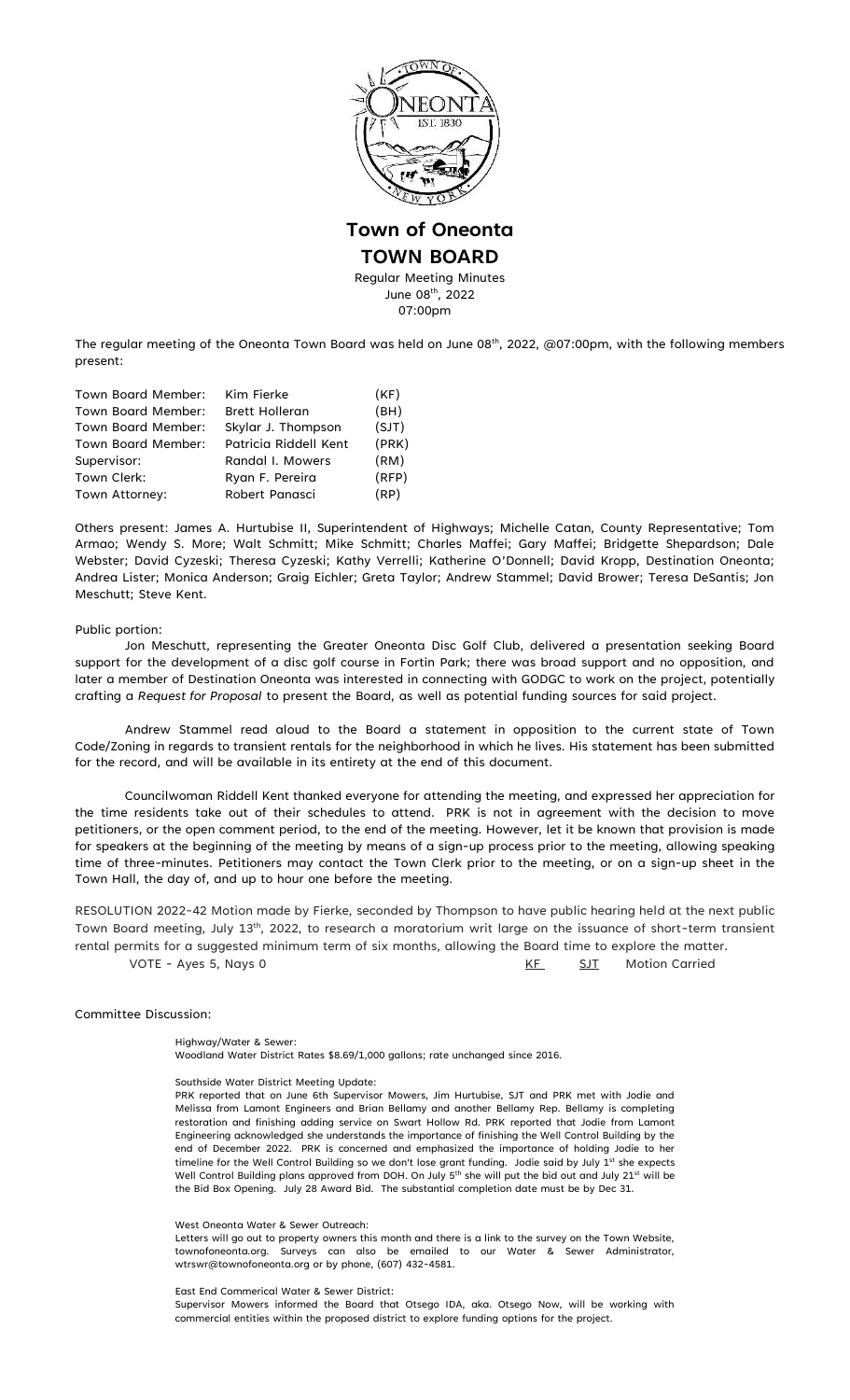Public Safety: RESOLUTION 2022-43 Motion was made by Riddell Kent, seconded by Holleran to acknowledge the Code Enforcer will move forward with legal proceedings against the property owner listed for; 115 Valley Street. VOTE - Ayes 5, Nays 0 **RM BH** Motion Carried

RESOLUTION 2022-44 Motion was made by Riddell Kent, seconded by Thompson to acknowledge the Code Enforcer will move forward with legal proceedings against the property owner listed for; 133 Southside Drive. VOTE - Ayes 4, Nays 0, Abstain 1 BH PRK SJT Motion Carried

Facilities, Technology, and Parks:

Councilman Holleran reported that without objection, SHIRJ, aka *Superheroes in Ripped Jeans*, or Super Heroes Humane Society, would be allowed to host an event, a Doggy Walk-a-thon, to promote their new location on Pony Farm Road.

Supervisor Mowers informed the Board that the backup generator for the Town Hall in the coming weeks will be fixed, as of now it remains largely unreliable, and has been so for some time.

PRK reported Climate Smart Communities Task Force earned \$5,000 in grant money, the Town has received in January of 2022. The Task Force was working on possibly using it to help add an EV Charging Station in the town. Supervisor Mowers has been looking into water conserving toilets for Town Hall. Riddell Kent said that is an idea worth looking into because it looks like we won't need to spend the money on EV Charging Stations since there are companies that cover these design costs. She said she would approach the Climate Smart Communities Task Force with the Supervisor's suggestion and make sure this falls under the Grantor's guidelines. RM said he will send the information on these toilets to her to share with the Task Force.

Resident Theresa DeSantis raised concern about the Hem Street Park and bank which is sliding into the creek, the park is located on Co Hwy 9. Superintendent of Highways, James A. Hurtubise II, and Supervisor Mowers, acknowledged the issue and are making plans to remedy the situation.

Legislative:

Board Member Fierke is exploring legislation to update the Town Code in regards to Commercial Fireworks Displays.

Human Resources, and Attorney: nothing to report.

Code Enforcement:

RESOLUTION 2022-45 Motion was made by Holleran, seconded by Thompson to approve the increases listed in the fee schedule for Building and Codes Permits, slated to take effect September 01<sup>st</sup>, 2022.

| VOTE - Ayes 4, Nays 1 <u>PRK</u> |  |  |  | Motion Carried |
|----------------------------------|--|--|--|----------------|
|                                  |  |  |  |                |

Code Fee Schedule Rebut:

PRK asked the board if they would consider removing "The above fee will be billed to the Complainant for Unfounded Complaints." She said it could punish people for asking the Town to enforce the law. We can't expect the people in the town to be code experts. She also viewed this as potentially taking away freedom. She asked the Supervisor if he would reconsider his original proposal of a \$20 flat rate fee for Commercial Tent Permits for Non-profits.

Comprehensive Plan Update with Sustainable Elements Grant Award Update:

Amy Wyant attended the meeting and said the work plan and budget are being finalized and ready to be submitted along with proof of insurance. The DEC will open up Grants Gateway Portal. Once everything is input, the contract will be in Draft Contract Stage and the Supervisor will electronically sign. Amy Wyant explained more about the grant and asked if there were any questions. PRK reminded the board, as she did last fall when the other 4 board members approved applying for this grant, that she serves on the Otsego County Conservation Association Board as a board member. She receives no financial gain. Attorney Panasci suggested changing the wording to OCCA will be assisting the Town Board in completing these reports as per the Town's contract with the DEC. (Replacing Patricia's name with the Town Board.)

Dog Enumeration:

Plans for a "doggie census" have been tabled until the next Town Board Meeting. Resident Gary Maffei suggested collaborations with local and county events, e.g., vaccination clinics, in an effort to inform residents of their legal obligations.

County Representative Michelle Catan reported that Otsego County has made a proclamation to designate the county as a Purple Heart Community, and the County Administrator has resigned and the position is now open, one of many vacant positions available at county level.

Resident Theresa Cysezki inquired about the board that forms the Comprehensive Plan, and who has the authority to determine the members that will serve on said board, and how appointees will be vetted. Supervisor Mowers stated that he and the Board will be deciding, and that it will be done prudently, with thought and due diligence. Resident Theresa Cysezki was eager to see transparency in the process.

RESOLUTION 2022-46 Motion was made by Mowers, seconded by Thompson to enter into Executive Session, 08:20pm.

VOTE - Ayes 5, Nays 0 **RM SIT** Motion Carried

RESOLUTION 2022-47 Acceptance of the Record of Activities; Motion was made by Riddell Kent, seconded by Fierke to accept Town Clerk, Ryan F. Pereira's Record of Activities, for the New York State and Local Retirement System. VOTE - Ayes 5, Nays 0 PRK KE Motion Carried

RESOLUTION 2022-48 Recertification of the Record of Activities; Motion was made by Riddell Kent, seconded by Fierke to approve Town Justice, Sean Farrell's, as well as Superintendent, James A. Hurtubise's, 'Recertification of the Record of Activities' for the New York State and Local Retirement System.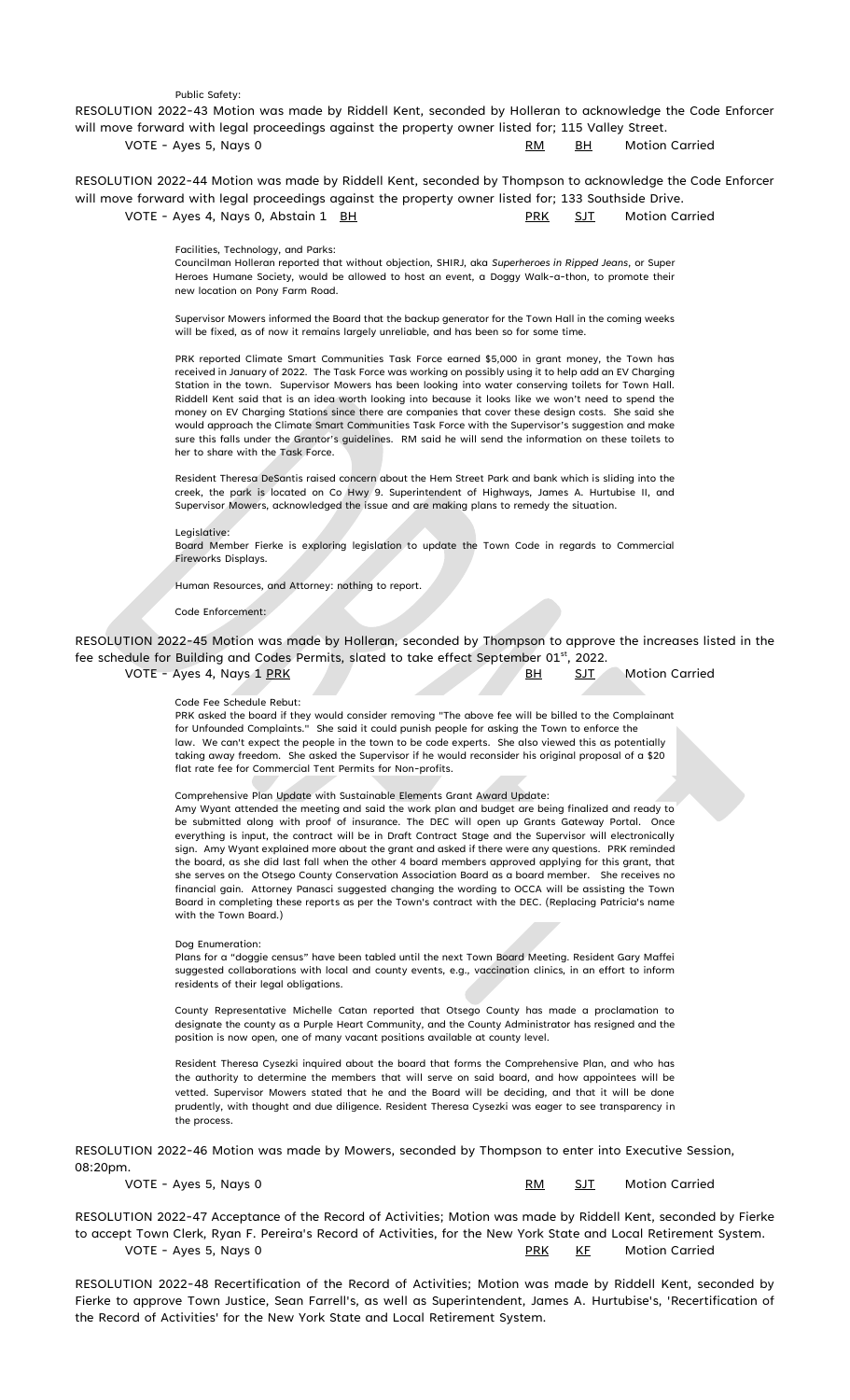VOTE - Ayes 5, Nays 0 PRK RF Motion Carried

RESOLUTION 2022-49 Standard Workday Resolution for Employees; Motion was made by Riddell Kent, seconded by Fierke that the Town of Oneonta hereby establishes the following as standard workdays for its employees and will report days worked to the New York State and Local Retirement System based on the time keeping system or the record of activities maintained and submitted by these members to the clerk:

|                                  | Standard  |  |            |
|----------------------------------|-----------|--|------------|
| Title                            | Workday   |  |            |
|                                  | (hrs/day) |  |            |
| Town Clerk                       | 6         |  |            |
| Town Supervisor                  | 6         |  |            |
| <b>Town Board</b>                | 6         |  |            |
| Member                           |           |  |            |
| <b>Planning Board</b>            | 6         |  |            |
| Member                           |           |  |            |
| <b>Zoning Board</b>              | 6         |  |            |
| Member                           |           |  |            |
| Planning Board                   | 6         |  |            |
| Clerk                            |           |  |            |
| <b>Zoning Board</b>              | 6         |  |            |
| Clerk                            |           |  |            |
| Town Justice                     | 6         |  |            |
| Superintendent of                | 6         |  |            |
| Highway's                        |           |  |            |
| $V$ OTF - $\Delta V$ es 5 Navs 0 |           |  | <b>DRK</b> |

KF Motion Carried

RESOLUTION 2022-50 Motion was made by Mowers, seconded by Thompson to exit Executive Session. VOTE – Ayes 5, Nays 0 RM RM SJT Motion Carried

RESOLUTION 2022-51 Motion was made by Thompson, seconded by Holleran to pay the bills.<br>VOTE – Ayes 5, Nays 0 VOTE – Ayes 5, Nays 0 SJT BH

|                               |              | Abstract# 6 Dates 5/13/22-6/8/22     |    |                          |    |                          |
|-------------------------------|--------------|--------------------------------------|----|--------------------------|----|--------------------------|
|                               |              | Friday - Wednesday                   |    |                          |    |                          |
|                               |              |                                      |    |                          |    |                          |
| GeneralChecking               |              |                                      |    |                          |    |                          |
| <b>Fund</b>                   |              | PrePaid                              |    | <b>ToBePaid</b>          |    | TotalPrePaid/ToBePaid    |
| General                       | $\mathbf{1}$ | \$<br>691.47                         | \$ | 39,179.92                | \$ | 39,871.39                |
|                               | 3            | \$<br>$\overline{\phantom{a}}$       | \$ | 9,169.66                 | \$ | 9,169.66                 |
| Highway                       |              |                                      |    |                          |    |                          |
| St Lights #1                  | 7            | \$<br>$\overline{\phantom{a}}$       | \$ | 1,534.03                 | \$ | 1,534.03                 |
|                               |              |                                      |    |                          |    |                          |
| St Lights #2                  | 14           | ц.<br>\$                             | \$ | 163.92                   | \$ | 163.92                   |
|                               |              |                                      |    |                          |    |                          |
| St Lights #3                  | 15           | \$<br>$\overline{\phantom{a}}$       | \$ | 593.64                   | \$ | 593.64                   |
|                               |              |                                      |    |                          |    |                          |
| St Lights #4                  | 16           | \$<br>$\overline{\phantom{0}}$       | \$ | 33.58                    | \$ | 33.58                    |
|                               |              |                                      |    |                          |    |                          |
| St Lights #5                  | 17           | \$<br>$\overline{\phantom{0}}$       | \$ | 164.73                   | \$ | 164.73                   |
| Highway Garage                | 20           | \$<br>$\overline{\phantom{0}}$       | \$ | $\overline{\phantom{a}}$ | \$ | $\overline{a}$           |
|                               |              |                                      |    |                          |    |                          |
| Fire Protection               | 25           | \$                                   | \$ |                          | \$ |                          |
| Subtotal                      |              | \$<br>691.47                         | \$ | 50,839.48                | \$ | 51,530.95                |
|                               |              |                                      |    |                          |    |                          |
| <b>DistrictChecking</b>       |              |                                      |    |                          |    |                          |
| WESD                          | 8            | \$<br>314.98                         | \$ | 5,882.30                 | \$ | 6,197.28                 |
|                               |              |                                      |    |                          |    |                          |
| WSSD                          | 9            | \$<br>221.76                         | \$ | 1,759.99                 | \$ | 1,981.75                 |
|                               |              |                                      |    |                          |    |                          |
| SSD                           | 10           | \$<br>12.58                          | \$ | 2,875.56                 | \$ | 2,888.14                 |
|                               | 11           |                                      |    |                          |    |                          |
| WWD                           |              | \$<br>573.09                         | \$ | 1,629.18                 | \$ | 2,202.27                 |
| PWD                           | 12           | \$<br>2.80                           | \$ | 1,753.53                 | \$ | 1,756.33                 |
|                               |              |                                      |    |                          |    |                          |
| SSWD                          | 23           | \$                                   | \$ | 11,927.50                | \$ | 11,927.50                |
| District Subtotal \$          |              | 1,125.21                             | \$ | 25,828.06                | \$ | 26,953.27                |
|                               |              |                                      |    |                          |    |                          |
| <b>TrustandAgencyChecking</b> |              |                                      |    |                          |    |                          |
| T & A                         | 99           | \$<br>774.52                         | \$ | 202.35                   | \$ | 976.87                   |
|                               |              | \$<br>774.52                         | \$ | 202.35                   | \$ | 976.87                   |
|                               |              |                                      |    |                          |    |                          |
| <b>CDBG</b>                   |              |                                      |    |                          |    |                          |
|                               | 26           | \$<br>\$<br>$\overline{\phantom{0}}$ | \$ |                          | \$ |                          |
| <b>CDBG Grants</b>            |              |                                      | \$ | $\overline{\phantom{0}}$ | \$ | $\overline{\phantom{0}}$ |
|                               |              |                                      |    |                          |    |                          |
| Totals                        |              | \$<br>2,591.20                       | \$ | 76,869.89                | \$ | 79,461.09                |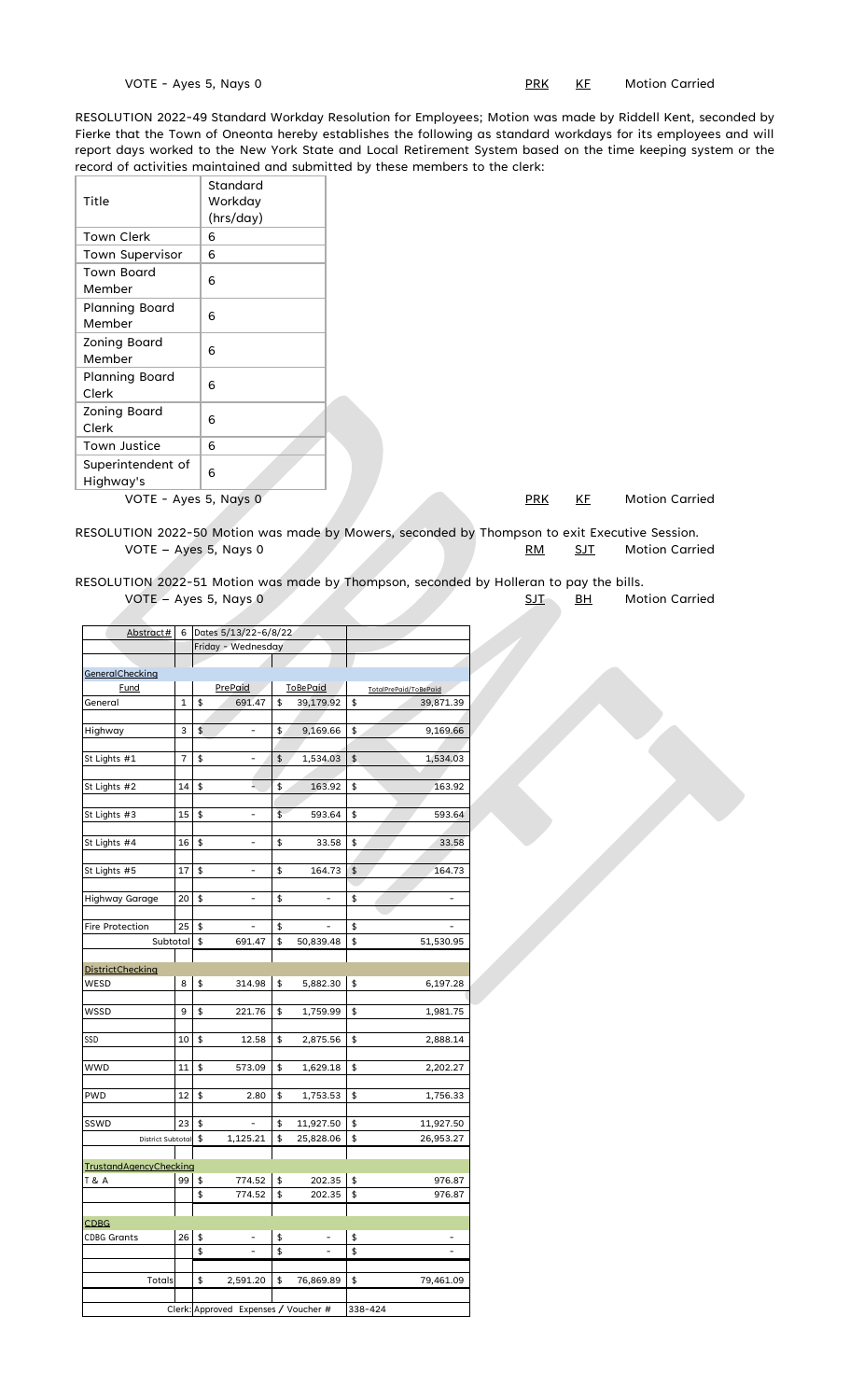| General         | \$<br>39,871.39 |  |
|-----------------|-----------------|--|
| Highway         | \$<br>9,169.66  |  |
| St Lighting \$  | 2,489.90        |  |
| Highway Garage  | \$              |  |
| Fire Protection | \$<br>-         |  |
| WESD            | \$<br>6,197.28  |  |
| WSSD            | \$<br>1,981.75  |  |
| <b>SSD</b>      | \$<br>2,888.14  |  |
| <b>WWD</b>      | \$<br>2,202.27  |  |
| <b>PWD</b>      | \$<br>1,756.33  |  |
| SSWD            | \$<br>11,927.50 |  |
| T&A             | \$<br>976.87    |  |
| CDBG            | \$              |  |
|                 | \$<br>79,461.09 |  |
|                 |                 |  |
|                 | \$<br>79,461.09 |  |
|                 | \$<br>-         |  |

RESOLUTION 2022-52 Motion was made by Thompson, seconded by Riddell Kent to accept the May 11<sup>th</sup>, 2022 minutes.

VOTE – Ayes 5, Nays 0 SUN Notion Carried COVE 2014

RESOLUTION 2022-53 Motion was made by Thompson, seconded by Riddell Kent to adjourn.

◆ Meeting adjourned 09:30pm. A Communication of the Summary of the Summary Motion Carried

Respectfully submitted,

Ryan F. Pereira Town Clerk

Statements for the record:

Urging Town Board to Update Town Code/Zoning in Relation to Short-Term Rentals Submitted to the Town Board by Andrew Stammel, 42 School House Lane June 8, 2022

My name is Andrew Stammel and I live at 42 School House Lane. Winney Hill Commons neighbors are very concerned and stand in opposition to a transient rental currently proposed for our neighborhood by an investor from San Diego. We brought our concerns to the Planning Board and I'm not here to discuss the specifics of our case. I'm here to speak more generally about this issue and to request that the Town Board immediately begin the process of updating its Town Code/Zoning to manage the proliferation of short-term rentals, which are negatively impacting residents' quality of life.

Our Comprehensive Plan and zoning are overdue for an update. The plan, adopted in January 2014, is 47 pages long and does not once mention short-term rentals. In all of 2014 the Planning Board reviewed only five short term rental applications. At this week's meeting alone, the Planning Board looked at six applications. The pace of these rental requests has accelerated to an unsustainable level. Additionally, we are now seeing out of state absentee corporate interests buying up houses across the country and converting to rentals. Because of these trends, Town government must step up its game and improve its

laws and zoning to preserve the character of our neighborhoods before it's too late. Many residents are frustrated and concerned that the Town Board has so far done nothing to address this issue.

I am not against all short-term rentals in our Town. Some can be beneficial to our town and residents who may want to make some extra money. Similarly, I am not against grocery stores or gas stations, but I would say that those commercial businesses do not belong in every neighborhood. The same goes for weekly transient rentals. Most concerning is when these businesses are proposed in close knit neighborhoods that are carefully planned and exclusively residential. In some cases, like ours, regardless of town zoning, transient rentals could be illegal under state law, due to our restrictive covenants.

Zoning should be tailored to support and preserve these kinds of carefully planned districts.

I am advocating for a simple change to Town Code, which you could propose tonight if you wanted to. R-20 is arguably the strongest zoning and the one most tailored to exclusively residential development. It covers a portion of the West End, Angel Heights, and Bevins Rd. Make this residential characterization complete. Please propose a resolution or local law that Section 103-21 of the Town Code be revised as follows: four words in Subsection B(4) should be deleted: "Boarding- and rooming Houses." This minor change would not outlaw